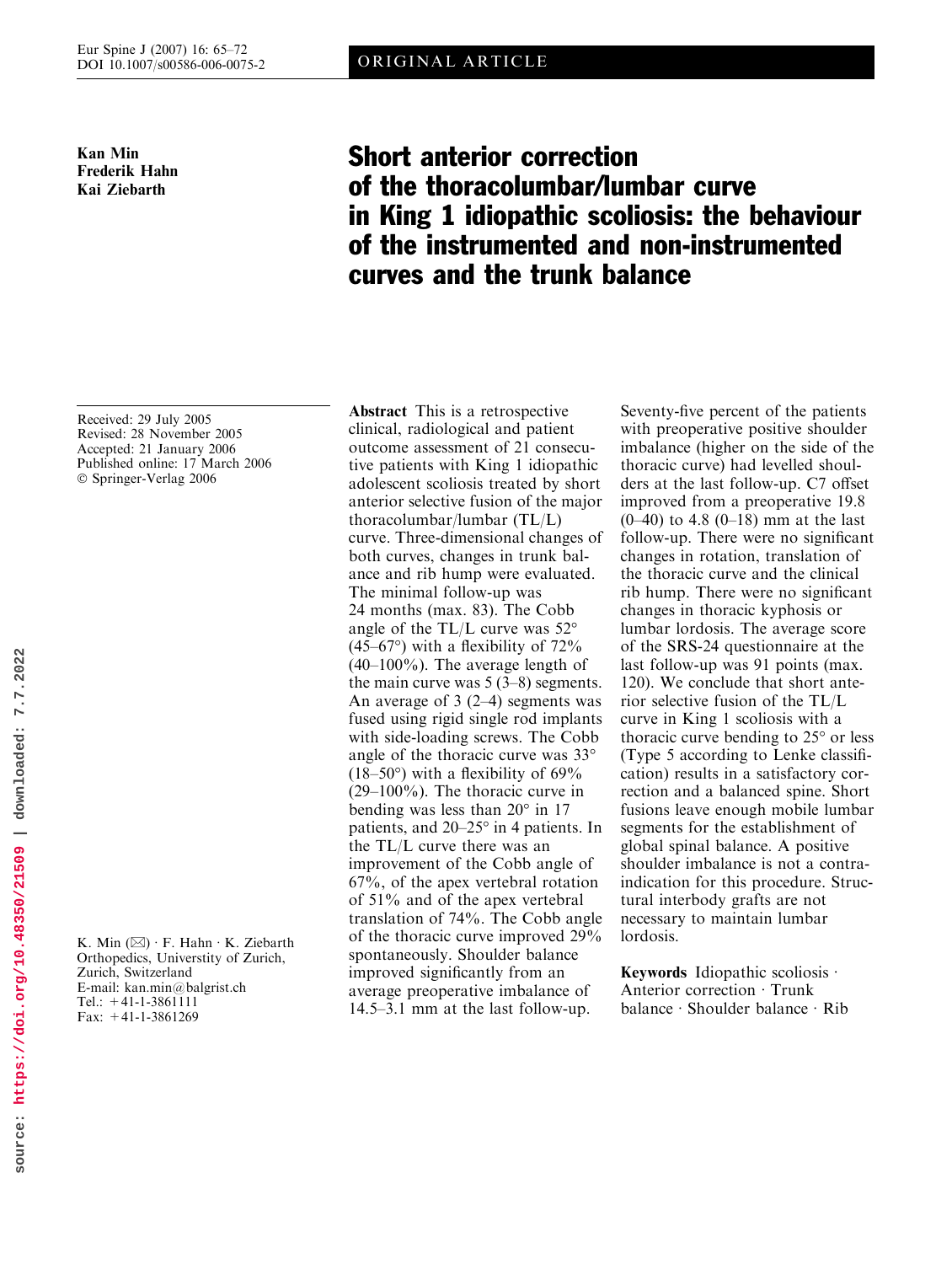## Introduction

Type I idiopathic scoliosis described by King et al. [8] is a s-shaped curve in which both thoracic and lumbar curves cross the midline, the lumbar curve being larger and/or less flexible than the thoracic curve. Where surgical correction was indicated they recommended the posterior fusion of both curves to the fourth lumbar vertebra. The anterior correction of thoracic as well as thoracolumbar/lumbar (TL/L) scoliosis was first described by Dwyer [5]. Zielke [21] modified the technique by replacing the wires with threaded rods to connect the vertebral screws. Hall put forward the technique of short fusion in TL/L scoliosis using the Zielke implant and described the selection of fusion levels [7]. Since the introduction of rigid rod implants in the early 1990s there have been some reports on the anterior correction of TL/L scoliosis, most of the authors describing the fusion of the whole Cobb curve from the upper to the lower end vertebrae [1, 11, 17, 18]. There are very few reports about the behaviour of the non-instrumented thoracic curve after short anterior fusion of the TL/L curve in King 1 type idiopathic scoliosis [2, 3]. The possibility of spinal imbalance is a concern in fusing the lower curve selectively in King 1 type scoliosis [4]. To our knowledge there are no reports about the changes in shoulder balance, trunk balance and clinical rib hump after short anterior selective fusion of the lower curve in King I type scoliosis. In this report we describe the three-dimensional changes of the upper and lower curve, the changes in body balance, shoulder symmetry and thoracic rib hump after selective short fusion of the TL/L curves in King I idiopathic adolescent scoliosis.

# Materials and methods

Twenty-one consecutive patients with King 1 adolescent idiopathic scoliosis operated in our institution between March 1997 and July 2002 with an average follow-up of 45 (24–83) months were retrospectively analysed. All patients had major TL/L curves and minor thoracic curves. Only the major curves were instrumented (Fig. 1). Patients with a single TL/L curve without compensatory thoracic curve were excluded from this study. There were 19 female and 2 male patients. The average age at the time of operation was 16.3 (10.5–28.3) years. Risser stage of every patient at the time of surgery is listed in Table 1. The average size of the major curve was  $52^{\circ}$  (45–67°) and the flexibility in side bending was 72% (40–100%). Five were right sided and 16 were left sided curves. The average size of the thoracic curve was  $33^{\circ}$  (18–50°) with a flexibility of 69%  $(29-100\%)$ . In 17 patients the thoracic curve bended to

less than  $20^{\circ}$ . In the remaining four patients the thoracic curve was between  $20^{\circ}$  and  $25^{\circ}$  in bending. The thoracic curve crossed the midline in all patients.

Short segment fusion of the TL/L curve was carried out according to Hall [2, 7]. The standing ap whole spine radiograph was used for choosing fusion levels. If the apex of the curve was a vertebral body then the apex vertebra, one vertebra above and one vertebra below were included. In one patient in whom the Cobb angle was more than 65°, two vertebrae above and two vertebrae below were included in addition to the apex vertebra. If the apex was an intervertebral disc then two vertebrae above and two vertebrae below were included for fusion. A lateral retroperitoneal or transpleural– retroperitoneal approach was used with rib resection performed two levels above the uppermost instrumented vertebra. Complete 360°-discectomies were carried out exposing the posterior longitudinal ligament without opening the spinal canal. Instrumentation was performed with a 6 mm single rod stainless steel implant (USS, Synthes®, Oberdorf, Switzerland). The contoured rod was first fixed to the uppermost and the lowest instrumented vertebrae. The side-loading vertebral screws were helpful to derotate the apical vertebrae separately. Partial rod derotation was carried out additionally if necessary. The resected ribs were used for interbody bone grafting. No interbody structural support was used. Segmental compression on the convexity was carried out for the final coronal plane correction. An overcorrection was avoided in curves less than 50° and a slight overcorrection was performed in curves more than  $50^{\circ}$ . An average of 2.9 (2–4) segments was fused. A single thorax drain was inserted before closing the thoracotomy. Intraoperative spinal cord monitoring with sensory and motor evoked potentials was routinely used. All operations were performed by the same surgeon (KM). Sitting began on the first day, and walking on the second day after the surgery. The thorax drain was removed on the second to third day.

Data collection and analysis were carried out by two orthopaedic surgeons not involved in the treatment of the patients (FH, KZ). Standing coronal and sagittal radiographs of the whole spine taken before the surgery, 3 months after the surgery and at the last follow-up as well as preoperative supine bending radiographs were reviewed. The size of the scoliosis in Cobb angle, the apical vertebra rotation (AVR) and the apical vertebra translation (AVT) for each of the major and minor curves were measured. AVR was measured according to Perdriolle [15]. AVT was measured as the lateral distance of the middle of the apex vertebra to the centre sacral vertical line for both the curves. The thoracic kyphosis was measured from T4 to T12 and the lumbar lordosis from L1 to S1. C7 offset was measured as the lateral distance of the C7 plumb-line to the centre sacral line. The obliquity of T1  $(T_1O)$ , the tilt of the last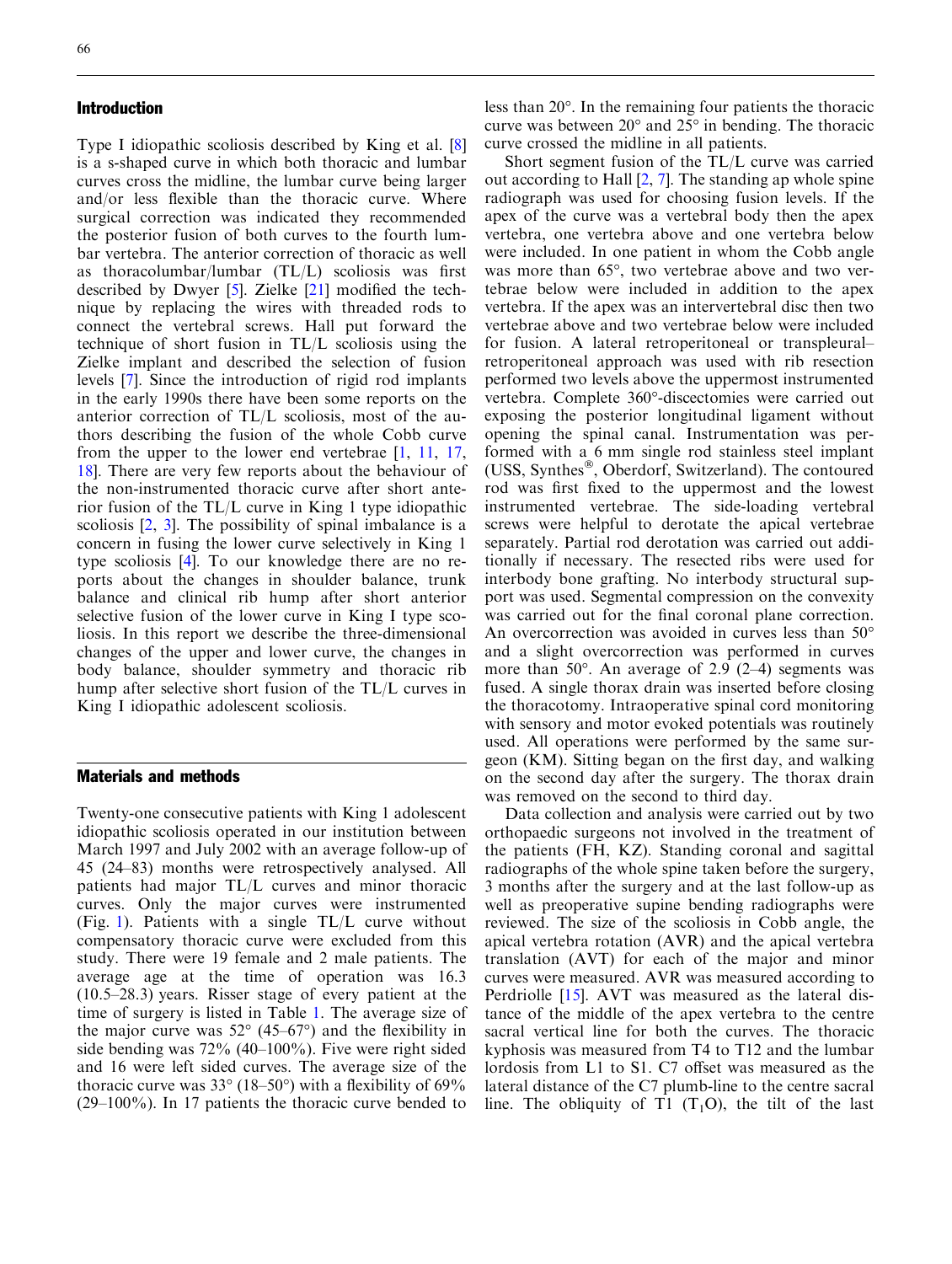Fig. 1 (patient number 7): a Preoperative radiographs (lumbar curve 56°, thoracic curve  $42^{\circ}$ ), **b** supine bending radiographs (lumbar curve  $23^\circ$ , thoracic curve  $20^{\circ}$ ), c Radiographs 5 years postoperatively (lumbar curve  $25^{\circ}$ , thoracic curve  $34^{\circ}$ )



instrumented vertebra (TLIV) and the obliquity of the end vertebra of the instrumented curve (EVO) were measured. The shoulder balance and the size of the rib hump were clinically assessed. Clinical shoulder balance was measured as the difference in height of the tip of the acromions. A difference in shoulder level of 10 mm or more was regarded as shoulder imbalance. When the shoulder on the side of the thoracic curve was higher it

was defined as positive shoulder imbalance and the opposite was defined as negative shoulder imbalance. The rib hump was measured using a scoliometer with the patient in a standing forward inclined position. All radiological and clinical measurements were carried out before the surgery (preop), 3 months after the surgery (postop) and at the last follow-up (f-up). Patient satisfaction was assessed at the last follow-up with the self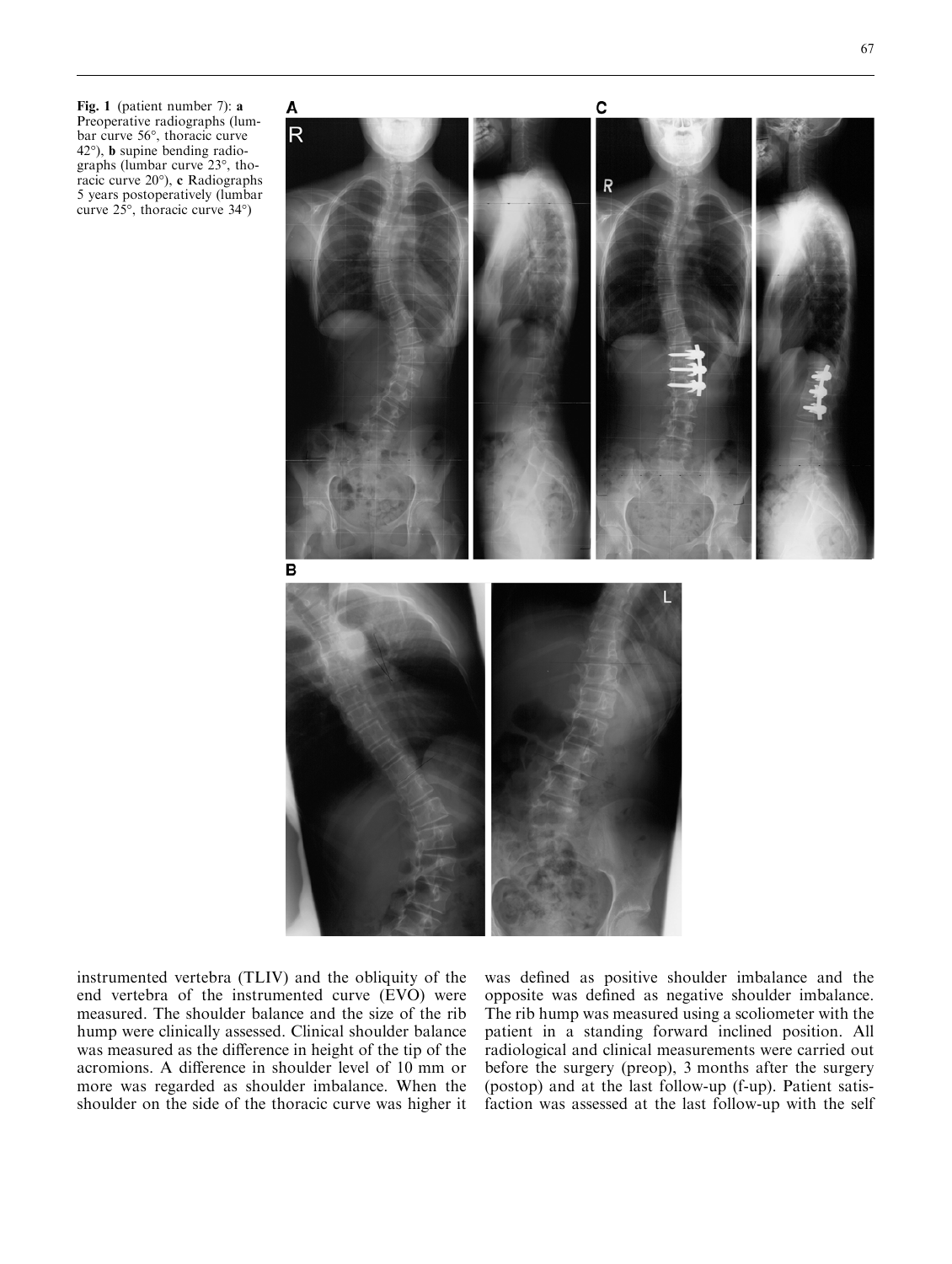Table 1 Demographics and the number of segments fused

|                         | Demographics   |            |                  |                   |               |        |                   |      |          |                   |  |  |
|-------------------------|----------------|------------|------------------|-------------------|---------------|--------|-------------------|------|----------|-------------------|--|--|
|                         | Age<br>(years) | <b>Sex</b> | Risser           | $f-up$<br>(month) | TL/L<br>curve | Apex   | Thoracic<br>curve | Apex | Fusion   | Segments<br>fused |  |  |
| 1                       | 15.7           | M          | 4                | 60                | $T11-L4$      | L1/2   | $T4-11$           | T8   | $T12-L3$ | 3                 |  |  |
| $\overline{\mathbf{c}}$ | 16.1           | F          | 5                | 83                | $T9-L2$       | T11/12 | $T3-9$            | T6/7 | $T10-L1$ | 3                 |  |  |
| 3                       | 13.6           | F          | 5                | 82                | $T11-L4$      | L2     | $T1-11$           | T7   | T12–L4   | 4                 |  |  |
| 4                       | 14.8           | F          | 4                | 61                | $T11-L3$      | L1/2   | $T5-11$           | T7/8 | $T12-L3$ | 3                 |  |  |
| 5                       | 15.1           | F          | $\overline{4}$   | 73                | $T11-L4$      | L1/2   | $T5-11$           | T8   | $T12-L3$ | 3                 |  |  |
| 6                       | 13.9           | F          | $\boldsymbol{0}$ | 58                | $T8-L2$       | T11/12 | $T1-8$            | T5   | $T10-L1$ | $\mathfrak{Z}$    |  |  |
| 7                       | 15.0           | F          | $\overline{c}$   | 62                | $T11-L3$      | L1     | $T3-11$           | T7   | $T12-L2$ | $\overline{c}$    |  |  |
| 8                       | 16.7           | F          | 4                | 24                | $T10-L3$      | T12/L1 | $T4-10$           | T7   | $T11-L2$ | 3                 |  |  |
| 9                       | 17.0           | F          | 4                | 40                | $T9-L3$       | T12/L1 | $T3-9$            | T6   | $T11-L2$ | 3                 |  |  |
| 10                      | 18.3           | F          | 4                | 25                | $T12-L4$      | L2     | $T4-12$           | T8   | $L1-L3$  | $\overline{c}$    |  |  |
| 11                      | 16.3           | F          | 4                | 62                | $T11-L4$      | L1     | $T7-11$           | T9   | $T12-L2$ | $\sqrt{2}$        |  |  |
| 12                      | 13.3           | F          | 4                | 48                | $T10-L3$      | T12/L1 | $T6-10$           | T8   | $T11-L2$ | $\mathfrak{Z}$    |  |  |
| 13                      | 17.6           | F          | $\overline{4}$   | 43                | $T11-L3$      | L1     | $T5-11$           | T8   | $T12-L2$ | 3                 |  |  |
| 14                      | 16.9           | М          | $\overline{4}$   | 37                | $T11-L3$      | L1     | $T4-11$           | T8   | $T12-L2$ | $\sqrt{2}$        |  |  |
| 15                      | 14.7           | F          | $\overline{c}$   | 33                | $T10-L3$      | T12/L1 | $T2-10$           | T7   | $T11-L2$ | 3                 |  |  |
| 16                      | 28.3           | F          | 5                | 24                | $T11-L4$      | L1/2   | $T4-11$           | T8/9 | $T12-L3$ | 3                 |  |  |
| 17                      | 17.3           | F          | 4                | 24                | $T10-L3$      | T12/L1 | $T3-10$           | T9   | $T11-L2$ | 3                 |  |  |
| 18                      | 13.6           | F          | $\overline{c}$   | 36                | $T9-L3$       | L1     | $T3-9$            | T6   | $T12-L2$ | $\overline{c}$    |  |  |
| 19                      | 24.3           | F          | 5                | 25                | $T10-L3$      | T12/L1 | $T5-10$           | T6/7 | $T11-L2$ | $\mathfrak{Z}$    |  |  |
| 20                      | 14.2           | F          | 4                | 24                | $T10-L3$      | L1/2   | $T4-10$           | T8   | $T12-L3$ | 3                 |  |  |
| 21                      | 10.5           | F          | 5                | 24                | $T10-L3$      | T12/L1 | $T3-10$           | T6   | T11–L2   | 3                 |  |  |

administrated score (SRS-24) questionnaire [6, 20]. A repeated-measures analysis of variance (ANOVA) was used to compare changes within the parameters.

### **Results**

The instrumented curve improved an average of 67% from 52 $^{\circ}$  (45–67 $^{\circ}$ ) to 18 $^{\circ}$  (0–38 $^{\circ}$ ) (P < 0.001) postoperatively. There were no significant changes till the last follow-up. The apex vertebra rotation of the major TL/L curve (AVR<sub>1</sub>) improved 51% from 30 $^{\circ}$  (20–45 $^{\circ}$ ) to 15 $^{\circ}$ (5–25°)  $(P < 0.001)$  postoperatively. AVR<sub>1</sub> was 12°  $(5-30^{\circ})$  at the last follow-up but this change was not significant. The translation of the apex vertebra of the major curve  $(AVT_1)$  improved 74%, from 46  $(27–60)$  mm preoperatively to 12  $(0–30)$  mm postoperatively and at the last follow-up. The TLIV was corrected 82% from 21° preoperatively (12–37°) to 4° (–5° to  $+15^{\circ}$ ) ( $P < 0.001$ ) postoperatively and at the last follow-up. There was a 67% improvement of the end vertebra obliquity (EVO), from  $28^{\circ}$  (12–40°) to 9°  $(0-28)$  ( $P < 0.001$ ) postoperatively and  $8^\circ$  ( $0-16^\circ$ ) at the last follow-up. There were no significant changes during the follow-up period (Table 2).

The unfused thoracic curve improved an average of 29% from 33 $^{\circ}$  (18–50 $^{\circ}$ ) to 24 $^{\circ}$  (5–40) (P < 0.001) postoperatively. There were no significant changes to the last follow-up. The apex vertebra rotation of the thoracic curve (AVR<sub>2</sub>) improved 17% from 7.9 $^{\circ}$  (0–15 $^{\circ}$ ) to 6.9 $^{\circ}$  $(0-20^{\circ})$  postoperatively and 7.1°  $(0-20^{\circ})$  at the last follow-up. The AVT of the thoracic curve  $(AVT_2)$  did not change significantly from preoperative 14.9 (6–30) mm to 14.6 (0–32) mm at the last follow-up (Table 3).

The C7 offset improved from an average of 19.8  $(0-40)$  mm before the surgery to 7.1  $(0-20)$  mm postoperatively ( $P < 0.001$ ) and to 4.8 (0–18) mm at the last follow-up ( $P < 0.05$ ). Three patients before the surgery and three patients after the surgery had a C7 offset shift to the side of the thoracic curve, which are shown in Table 3 with negative values. Positive values in other patients indicate the C7 offset shift to the side of the TL/ L curve.  $T_1O$  did not change from an average of  $5^\circ$  $(0-15^{\circ})$  preoperatively to the last follow-up.

Preoperatively 15 patients had a positive shoulder imbalance (10–40 mm), two patients had a negative imbalance (10, 25 mm) and four patients had balanced shoulders. Ten of the patients with positive imbalance and all patients with negative imbalance had balanced shoulders at the last follow-up. No patients with a preoperative positive shoulder imbalance had worsening of shoulder balance at the last follow-up (Table [4](#page-5-0)). One patient with preoperative balanced shoulders had a slight positive imbalance of 10 mm at the last follow-up. The average differences in clinical shoulder level in the whole group were  $14.5$  (0–40) mm preoperatively, 3.8 (0–15) mm postoperatively and 3.1 (0–10) mm at the last follow-up.

The clinical rib hump was on average  $4.7^{\circ}(0-15^{\circ})$ before the operation and  $5.6^{\circ}$  (0–15<sup>o</sup>) at the last follow-up (Table [4](#page-5-0)). The average thoracic kyphosis was  $25.8^{\circ}$  $(6-40^{\circ})$  preoperatively, 22.8°  $(5-46^{\circ})$  postoperatively and  $28.3^{\circ}$  (5–46°) at the last follow-up. The average lumbar lordosis was  $57.0^{\circ}$   $(35-73^{\circ})$  preoperatively,  $51.5^{\circ}$  $(33-78)$ <sup>o</sup> postoperatively and  $58.7$ <sup>o</sup>  $(37-83)$ <sup>o</sup> at the last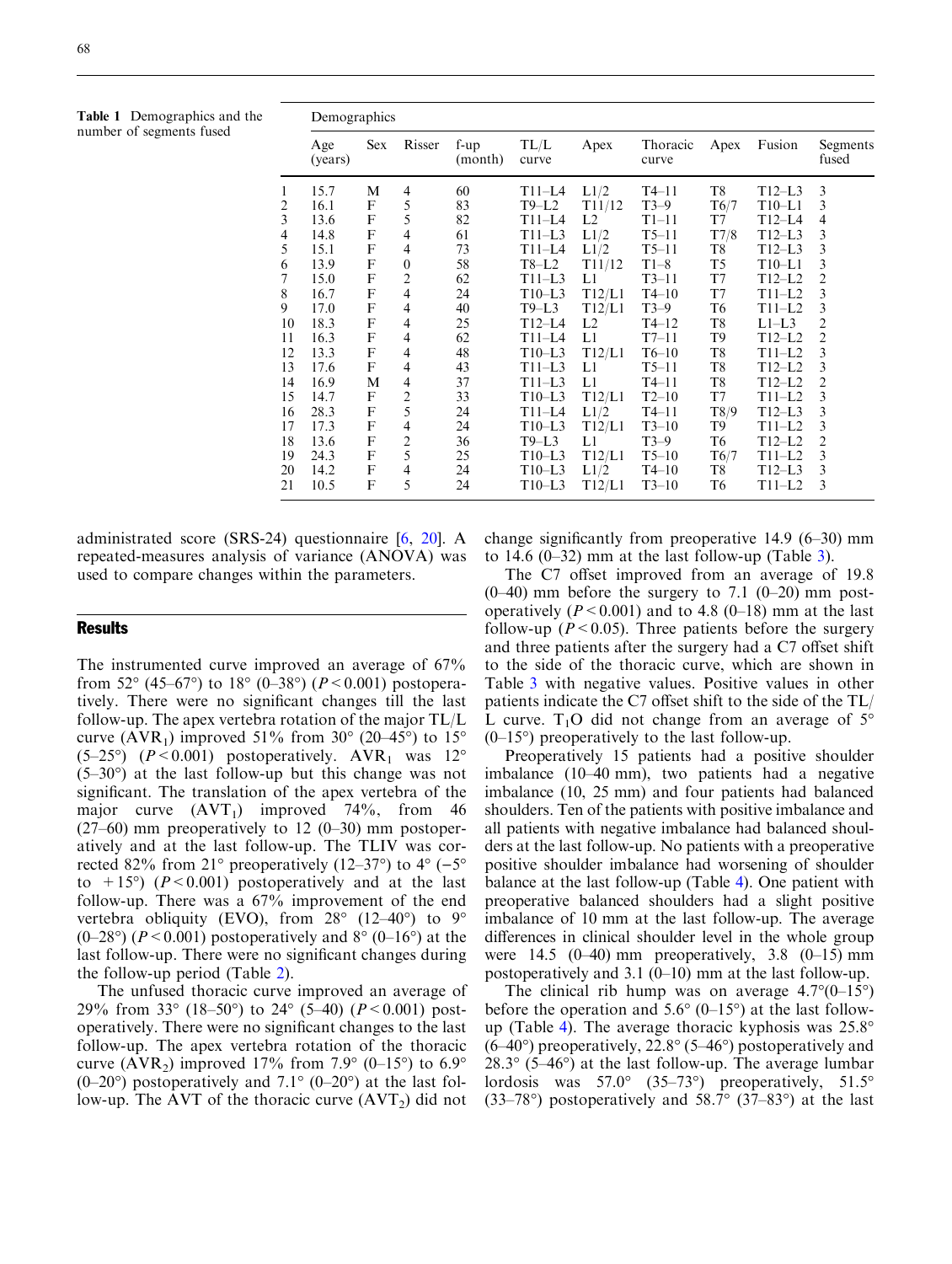Table 2 Results of the instrumented thoracolumbar/lumbar curve

|            | Thoracolumbar/lumbar curve |          |        |          |            |        |        |           |          |                |                 |                |              |                     |                |          |
|------------|----------------------------|----------|--------|----------|------------|--------|--------|-----------|----------|----------------|-----------------|----------------|--------------|---------------------|----------------|----------|
|            | Cobb angle $(°)$           |          |        |          | AVR1 $(°)$ |        |        | AVT1 (mm) |          |                | TLIV $(^\circ)$ |                |              | $EVO$ ( $\degree$ ) |                |          |
|            | Preop                      | Postop   | $f-up$ | Bending  | Preop      | Postop | $f-up$ | Preop     | Postop   | $f-up$         | Preop           | Postop         | $f-up$       | Preop               | Postop         | f-up     |
|            | 60                         | 38       | 36     | 14       | 32         | 25     | 20     | 45        | 17       | 18             | 23              | $-1$           | $-1$         | 30                  | 15             | 16       |
|            | 45                         | 15       | 18     | 10       | 38         | 10     | 10     | 45        | 5        | 10             | 18              | $\tau$         | $\tau$       | 25                  | $\overline{0}$ | $\theta$ |
| 3          | 67                         | 25       | 25     | 40       | 45         | 20     | 20     | 50        | 17       | 20             | 37              | 15             | 15           | 40                  | 15             | 15       |
| 4          | 53                         | 24       | 18     | 18       | 30         | 15     | 10     | 35        | 15       | 16             | 25              |                | $\mathbf{0}$ | 30                  | 7              | 6        |
| 5          | 48                         | 15       | 15     | 18       | 35         | 15     | 5      | 60        | 10       | 5              | 22              | 5              | 8            | 25                  | 25             | 10       |
| 6          | 50                         | 25       | 25     | $\theta$ | 25         | 15     | 15     | 55        | 30       | 30             | 14              | $-1$           | 8            | 25                  | 10             | 15       |
|            | 56                         | 25       | 25     | 23       | 30         | 10     | 10     | 60        | 10       | 11             | 17              | $\theta$       | $-5$         | 30                  | 10             | $^{(1)}$ |
| 8          | 50                         | 10       | 10     | 15       | 25         | 20     | 15     | 40        | 10       | 15             | 15              | $\overline{c}$ | 2            | 25                  | 5              |          |
| 9          | 45                         | $\theta$ | 0      | 15       | 25         | 10     | 5      | 35        | $\theta$ | $\theta$       | 16              | $-5$           | $-4$         | 25                  | $\theta$       | $\theta$ |
| 10         | 50                         | 20       | 20     | 10       | 20         | 10     | 5      | 37        | 15       | 12             | 16              |                | 3            | 25                  | $\theta$       | 8        |
| 11         | 52                         | 25       | 15     | 15       | 35         | 20     | 20     | 45        | 17       | 2              | 12              | $\theta$       | 4            | 30                  | 28             | 10       |
| 12         | 60                         | 20       | 20     | 35       | 25         | 10     | 10     | 50        | 15       | 18             | 26              | $-3$           | $-1$         | 30                  | 10             | 12       |
| 13         | 50                         | 15       | 15     | 8        | 25         | 15     | 15     | 45        | $\theta$ | $\theta$       | 20              | 3              | $\theta$     | 35                  | 10             | 9.       |
| 14         | 58                         | 20       | 20     | 20       | 30         | 20     | 30     | 44        | 15       | 20             | 22              | $\theta$       | $-3$         | 30                  | 10             | 10       |
| 15         | 55                         | 15       | 12     | 15       | 30         | 20     | 10     | 55        | 20       | 19             | 33              | $\overline{7}$ | 10           | 35                  | 15             | 14       |
| 16         | 55                         | 20       | 20     | 22       | 30         | 15     | 15     | 45        | 10       | 20             | 23              | $-1$           | $-1$         | 30                  | 5              | 15       |
| 17         | 50                         | 10       | 10     | 15       | 40         | 10     | 10     | 45        | 15       | 15             | 16              | $\overline{0}$ | $\mathbf{0}$ | 30                  | $\overline{0}$ | $\theta$ |
| 18         | 58                         | 24       | 25     | 12       | 35         | 15     | 5      | 60        | 12       | 5              | 30              | 2              |              | 32                  | 10             | 10       |
| 19         | 50                         | $\tau$   | 10     | 10       | 25         | 10     | 15     | 43        | 6        | 6              | 16              | $\overline{2}$ | 6            | 23                  | 5              | 3        |
| 20         | 45                         | 14       | 16     | 5        | 20         | 5.     | 5      | 27        | 3        | 2              | 16              | 2              | 3            | 23                  | 5              |          |
| 21         | 50                         | 8        | 5      | 4        | 25         | 15     | 15     | 41        | 13       | $\overline{7}$ | 25              | $\overline{2}$ | 8            | 12                  | $\tau$         | 3        |
| mean       | 52.2                       | 17.9     | 16.9   | 15.4     | 29.9       | 14.5   | 12.4   | 45.8      | 12.1     | 12.0           | 21.0            | 3.7            | 4.5          | 28.1                | 9.1            | 8.1      |
| $(\pm SD)$ | 6.1                        | 8.2      | 7.6    | 9.1      | 6.3        | 4.9    | 6.5    | 8.6       | 6.8      | 7.9            | 6.4             | 3.9            | 4.0          | 5.6                 | 7.3            | 5.3      |

 $AVR<sub>1</sub>$  apex vertebra rotation,  $AVT<sub>1</sub>$  apex vertebra translation, TLIV tilt of last instrumented vertebra, negative values indicate the tilt in the opposite direction, EVO end vertebra obliquity

follow-up. The changes of the rib hump, the kyphosis and the lordosis were statistically not significant.

Patients' satisfaction was assessed with the SRS-24 of the Scoliosis Research Society at the last follow-up. An average of 90.1 (68–111) points was achieved for the total score, representing 75% of the maximal 120 points. The subscales are listed in Fig. 2.

There were no neurological or pulmonary complications. Average operation time was 248 (180–300) min, estimated intraoperative blood loss was 587 (190–1,200) ml on an average. There were no early or late infections. Solid bony fusion was achieved in all patients without any implant failures.

# **Discussion**

This study shows that short segment instrumentation of the major TL/L curve was effective in achieving a balanced spine in King1 idiopathic scoliosis. We expected that in carrying out short fusions more mobile lumbar segments would be left for the spinal balancing. For this reason we used the Hall's criteria for selection of fusion levels [2, 7] instead of an end-to-end fusion. Some authors recommend the selective TL/L correction in King 1 curves only when the thoracic curve bends to less than  $20^{\circ}$  [4, 14, 16]. In three of our patients the

thoracic curve bended to  $20^{\circ}$  and in one patient to  $25^{\circ}$ . The postoperative results of these patients were comparable to the other patients in our series whose thoracic curves bended to less than 20°. According to our data the thoracic curve should bend to  $25^{\circ}$  or less for a selective TL/L fusion. This corresponds to the type 5 scoliosis in the classification described by Lenke et al. [10]. Our data support Lenke et al. [9] in that a thoracic curve in a type 5 scoliosis with bending up to  $25^{\circ}$  can be regarded as non-structural and that a selective fusion of the major TL/L curve is recommendable. We fused an average of 2 segments shorter than the length of the whole curve, the average length of our fusions being 2.9 segments. An achieved coronal correction of 67% of the main curve was nearly of the same extent as in the preoperative side bending (70%), the residual deformity of the major curve being  $17^{\circ}$  on an average. The improvement of the AVR of the main curve  $(AVR<sub>1</sub>)$  was 51%. These results are comparable to other studies [3, 4, 11, 16, 17].

The spontaneous improvement of the unfused thoracic curve in our series with short selective fusion was 29% which is comparable to the results with end-to-end fusions of the TL/L curve of others  $[3, 4, 11, 16, 17]$ . If we can accept a residual deformity of less than  $40^{\circ}$  in the thoracic curve, then a King 1 type curve with a thoracic curve of up to  $50^{\circ}$  that bends to  $25^{\circ}$  or less, in other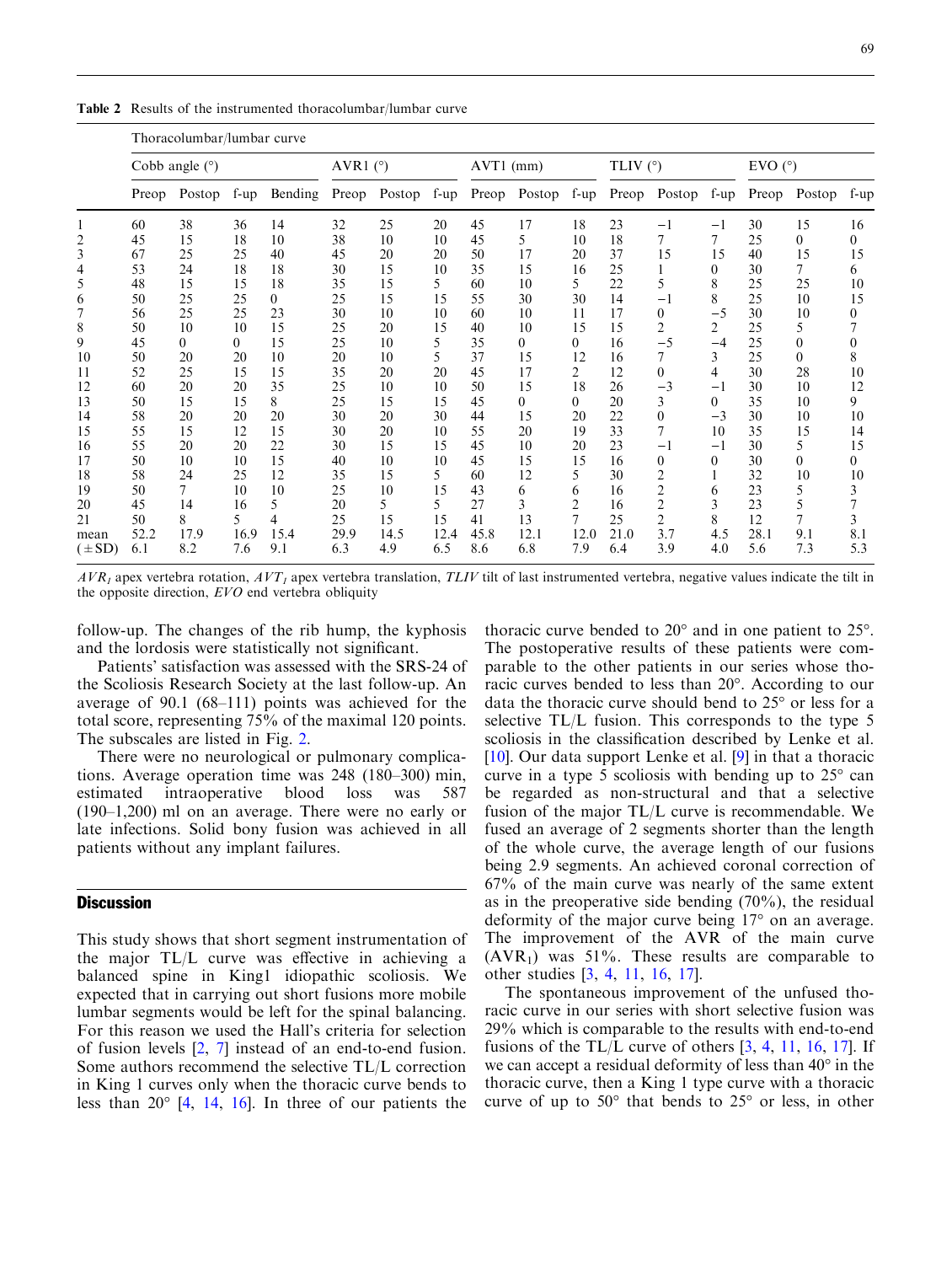<span id="page-5-0"></span>Table 3 Results of the noninstrumented thoracic curve

|                | Thoracic curve   |        |        |                |                  |                   |                  |                |                |                                            |  |  |
|----------------|------------------|--------|--------|----------------|------------------|-------------------|------------------|----------------|----------------|--------------------------------------------|--|--|
|                | Cobb angle $(°)$ |        |        |                |                  | AVR2 $(^{\circ})$ |                  | AVT2 (mm)      |                |                                            |  |  |
|                | Preop            | Postop | $f-up$ | Bending        | Preop            | Postop            | f-up             | Preop          | Postop         | f-up                                       |  |  |
| 1              | 50               | 40     | 36     | 15             | 15               | 10                | 15               | 17             | 25             | 30                                         |  |  |
| $\overline{c}$ | 30               | 20     | 20     | 15             | 5                | $\theta$          | $\theta$         | 21             | $\overline{3}$ | 14                                         |  |  |
| 3              | 40               | 20     | 20     | 15             | 10               | 15                | 15               | 12             | 15             | 12                                         |  |  |
| 4              | 44               | 34     | 36     | 20             | 15               | 20                | 20               | 10             | 23             | 25                                         |  |  |
| 5              | 30               | 15     | 15     | 10             | 5                | 5                 | 5                | 22             | 7              | 6                                          |  |  |
| 6              | 30               | 20     | 25     | 10             | 5                | $\boldsymbol{0}$  | $\mathbf{0}$     | 17             | 22             | 26                                         |  |  |
| $\overline{7}$ | 42               | 34     | 34     | 20             | 5                | 5                 | 5                | 10             | 13             | 9                                          |  |  |
| 8              | 26               | 22     | 20     | 10             | 10               | 5                 | 5                | $\overline{7}$ | 9              | 9                                          |  |  |
| 9              | 35               | 20     | 3      | $\overline{0}$ | 5                | $\overline{0}$    | $\theta$         | 14             | 13             | 15                                         |  |  |
| 10             | 40               | 32     | 40     | 20             | 10               | 15                | 15               | 30             | 28             | 32                                         |  |  |
| 11             | 18               | 18     | 16     | $\theta$       | 5                | $\boldsymbol{0}$  | $\boldsymbol{0}$ | 12             | $\theta$       | $\boldsymbol{0}$                           |  |  |
| 12             | 30               | 26     | 26     | 10             | 5                | 5                 | 5                | 16             | 8              |                                            |  |  |
| 13             | 30               | 15     | 17     | $\overline{0}$ | 10               | 10                | 5                | 6              |                |                                            |  |  |
| 14             | 32               | 32     | 23     | 15             | 10               | 10                | 10               | 6              | $\frac{3}{3}$  | $\begin{array}{c} 4 \\ 5 \\ 3 \end{array}$ |  |  |
| 15             | 30               | 5      | 15     | $\overline{0}$ | $\boldsymbol{0}$ | 5                 | 5                | 29             | 16             | $\overline{4}$                             |  |  |
| 16             | 40               | 30     | 35     | 15             | 15               | 15                | 15               | 6              | 10             | 23                                         |  |  |
| 17             | 35               | 30     | 30     | 25             | 5                | 5                 | $\theta$         | 13             | 5              | 10                                         |  |  |
| 18             | 32               | 30     | 21     | 15             | 10               | 5                 | 10               | 15             | 9              | 20                                         |  |  |
| 19             | 31               | 25     | 28     | 10             | 10               | 5                 | 5                | 20             | 9              | 18                                         |  |  |
| 20             | 28               | 20     | 18     | 5              | 5                | 10                | 10               | 15             | 20             | 26                                         |  |  |
| 21             | 26               | 12     | 28     | $\theta$       | 5                | $\theta$          | 5                | 13             | $\theta$       | 15                                         |  |  |
| Mean           | 33.3             | 23.8   | 24.1   | 11.0           | 7.9              | 6.9               | 7.1              | 14.9           | 11.5           | 14.6                                       |  |  |
| $(\pm SD)$     | 7.1              | 8.4    | 8.9    | 7.5            | 4.0              | 5.7               | 5.9              | 6.6            | 8.1            | 9.4                                        |  |  |

 $AVR<sub>2</sub>$  apex vertebra rotation,  $AVT_2$  apex vertebra translation

words a Lenke type 5 curve with a thoracic curve of up to  $50^\circ$ , is eligible for selective fusion according to our rective fusion. According to Sanders et al. [16] it is present data. A thoracic curve that bends to more than

 $\overline{\phantom{a}}$ 

25° is normally so large and rigid that it needs a corpossible to predict whether a non-structural thoracic

| <b>Table 4</b> Trunk balance and rib                  |      | Trunk balance and rib hump |          |                  |          |                         |                  |          |                |  |  |  |  |
|-------------------------------------------------------|------|----------------------------|----------|------------------|----------|-------------------------|------------------|----------|----------------|--|--|--|--|
| hump                                                  |      | C7 offset (mm)             |          |                  |          | Shoulder imbalance (mm) | $Rib$ hump $(°)$ |          |                |  |  |  |  |
|                                                       |      | Preop                      | Postop   | f-up             | Preop    | Postop                  | $f-up$           | Preop    | $f-up$         |  |  |  |  |
|                                                       |      | 12                         | 15       | 10               | $\Omega$ | 10                      | 10               | 10       | 9              |  |  |  |  |
|                                                       |      | 30                         | 15       | $-5$             | 0        | 0                       | 0                | $\Omega$ |                |  |  |  |  |
|                                                       |      | 10                         | 0        | $\boldsymbol{0}$ | 30       | 0                       | $-10$            |          |                |  |  |  |  |
|                                                       |      | 20                         |          | 7                | 20       | 15                      | 10               | 8        | 14             |  |  |  |  |
|                                                       |      | 30                         | 0        | $\theta$         | 15       | $-5$                    |                  | $\theta$ | 0              |  |  |  |  |
|                                                       | h    | 30                         | 10       | 12               | 15       | 10                      | 0                | 13       | 11             |  |  |  |  |
|                                                       |      | 40                         | 10       | 18               | 10       | 10                      | 10               |          |                |  |  |  |  |
|                                                       | 8    | 15                         |          | 0                | 10       | 0                       |                  | 5.       | 5              |  |  |  |  |
|                                                       | 9    | 20                         | $\theta$ | 0                | 10       | 0                       |                  | 15       | 5              |  |  |  |  |
|                                                       | 10   | 5                          | 0        | $\theta$         | 20       | 10                      | 10               | 10       | 15             |  |  |  |  |
|                                                       | 11   | -5                         | 0        | 0                | 20       |                         | 10               | 0        | 2              |  |  |  |  |
| Positive values indicate offset                       | 12   | 25                         | -4       |                  | 20       |                         |                  |          |                |  |  |  |  |
| on the side of the major curve,                       | 13   | 25                         | 0        | $\theta$         | 0        |                         |                  |          |                |  |  |  |  |
| negative values indicate offset                       | 14   | 0                          | 0        | $\theta$         | $-25$    | 0                       |                  | $\Omega$ |                |  |  |  |  |
| on the side of the thoracic cur-                      | 15   | 30                         | 20       | 12               | 40       | 0                       |                  |          |                |  |  |  |  |
| ve. Shoulder imbalance is posi-                       | 16   | 30                         | 10       | 4                | 15       | 10                      |                  |          |                |  |  |  |  |
| tive if the shoulder on the side                      | 17   | 20                         | $-10$    | 9                | 10       |                         |                  |          |                |  |  |  |  |
| of the thoracic curve is higher,                      | 18   | $-28$                      | 20       | $\mathbf{0}$     | 20       | 0                       |                  |          | 5              |  |  |  |  |
| and is negative when the oppo-                        | 19   | -6                         | 6        | 8                | $-10$    | 0                       |                  |          | 3              |  |  |  |  |
| site is true. Clinical rib hump                       | 20   | 5                          | 7        | $-5$             | 10       | $\theta$                |                  | 10       | 13             |  |  |  |  |
| measured with scoliometer $C$ 7                       | 21   | 30                         | 13       | $-7$             | $-5$     | $-10$                   |                  | 0        | $\overline{2}$ |  |  |  |  |
| <i>offset</i> vertical offset of the C7               | Mean | 19.8                       | 7.1      | 4.8              | 14.5     | 3.8                     | 3.1              | 4.7      | 5.6            |  |  |  |  |
| vertebra from the centre sacral<br>$(\pm SD)$<br>line |      | 11.1                       | 6.6      | 5.1              | 9.7      | 5.1                     | 4.5              | 4.6      | 4.6            |  |  |  |  |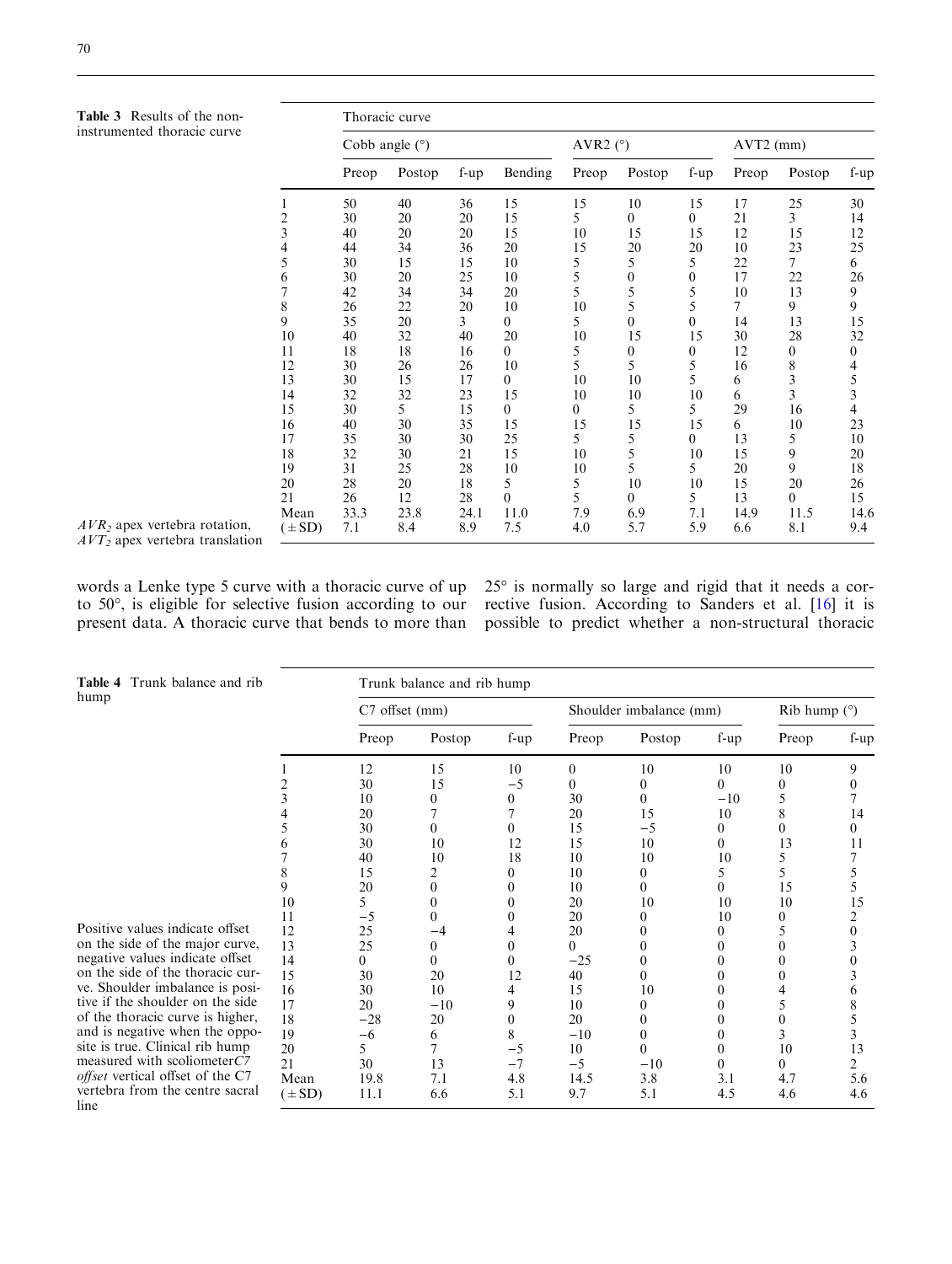Fig. 2 Total score and subscales of the SRS-24. Dark grey column maximal score per scale

#### **SRS-24 Outcome measurement**



curve will remain more than  $40^{\circ}$  postoperatively when flexibility and skeletal maturity data are taken into account. However, they did not mention the expectable changes in the clinical shoulder balance or of the rib hump deformity. In our series the residual deformity of the thoracic curve did not negatively influence trunk balance as the C7 offset was reduced to an average of 4.8 mm and shoulder imbalance improved to an average of 3.1 mm at the last follow-up. There was an overall improvement of 15 mm in C7 offset and 11.4 mm in shoulder balance which represented a good correction of trunk balance compared to the literature [2, 11, 17]. Positive shoulder imbalance proved not to be a contraindication for the selective fusion of the TL/L curve. In our study all except one patient with a positive shoulder imbalance improved and the majority of them (70%) had balanced shoulders at the last follow-up. None of the positively imbalanced shoulders worsened. Our data do not support the statement that a balanced shoulder or a negative imbalance is a prerequisite for selective TL/L fusion as stated by others  $[11]$ . Despite the 74% improvement of the coronal translation of the apex of the TL/L curve  $(AVT_1)$ , the translation of the thoracic curve  $(AVT<sub>2</sub>)$  remained largely unchanged. This was in contrast to the concern that a worsening of the thoracic curve translation may occur because of the selective correction of the lower curve. Worsening of the Cobb angle of the unfused thoracic curve was not observed in any of our patients. It seems that the short fusion of the TL/L curve leaves sufficient mobility in the remaining lumbar spine to accommodate both curves and to establish the global trunk balance.

The changes in the rotation of the thoracic curve and the rib hump in the whole group were statistically not significant even though a slight increase of rib hump was observed in a few patients. Patients should be informed before the operation that no improvement of the thoracic rib hump can be expected. The rib hump might appear more prominent as the lumbar hump in relation becomes smaller.

Single rod implants without structural interbody support did not cause lumbar kyphosis in our patients, a concern stated by some authors [2, 13, 18]. There were no significant changes of the thoracic kyphosis and lumbar lordosis. Some authors described the use of interbody supports like titanium cages or femoral ring allografts in the anterior fusion of the whole curve [17] whereas others showed that interbody structural supports were not necessary in maintaining the sagittal profile in end-to-end fusions [12]. According to our results such structural supports are not necessary in anterior short segmental fusions to maintain lumbar lordosis.

Most of the changes in trunk balance, in the fused and unfused curves happened during the first 3 months after the surgery. No significant changes took place after that time in the group of 21 patients. A significant loss of correction during the average follow-up of 43 months was not observed.

An average of 83% of the possible maximal points in the corresponding subscale in the SRS-24 questionnaire indicates that patients were satisfied with the operation. Eighty percent of the patients would repeat the treatment under the same conditions. Especially the subscale function from the back condition seems to be little affected with a higher-than-average of 84%. To our knowledge only two studies exist which present data of the SRS-24 in healthy controls [6, 19]. Compared to